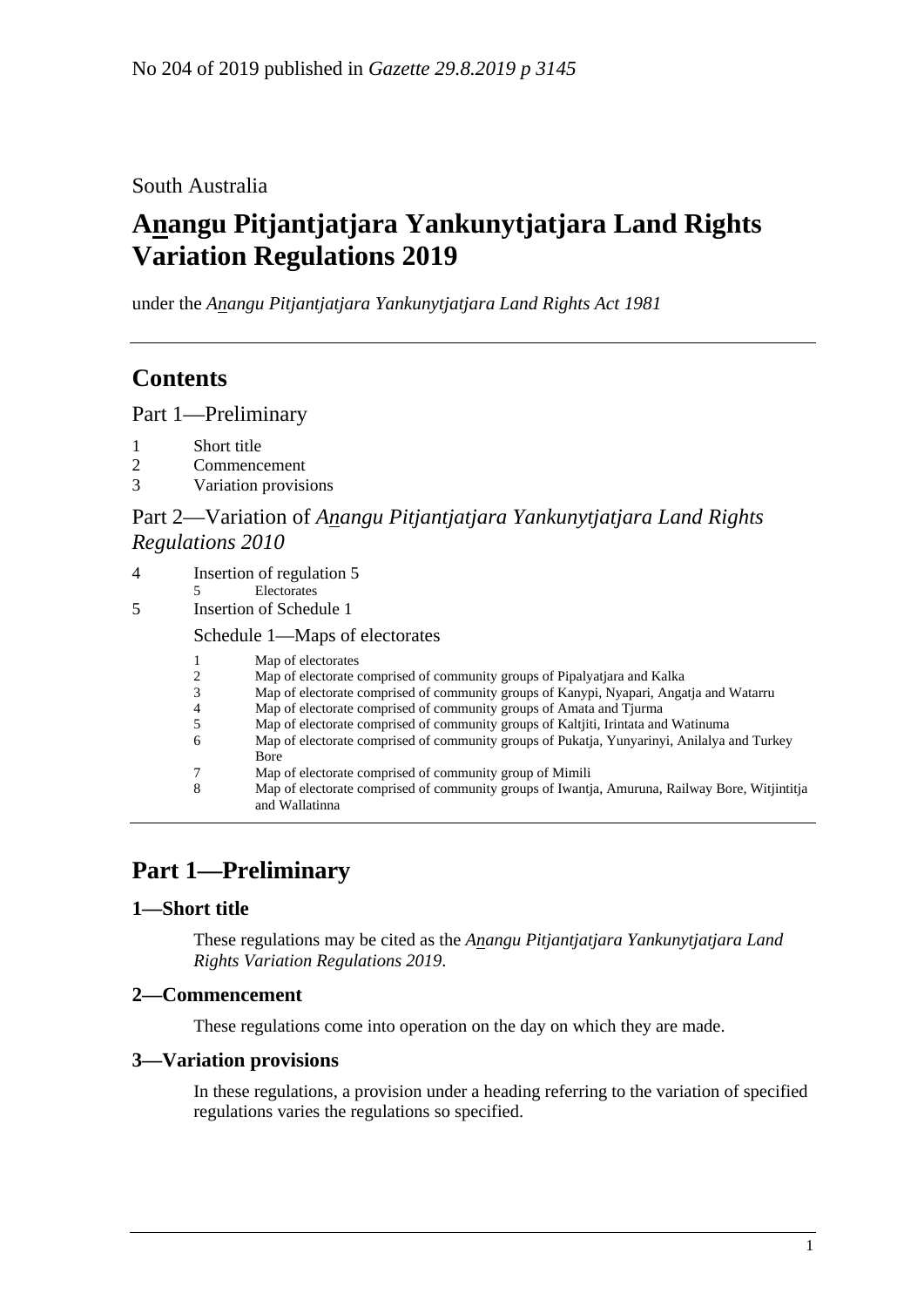## <span id="page-1-0"></span>**Part 2—Variation of** *Anangu Pitjantjatjara Yankunytjatjara Land Rights Regulations 2010*

#### <span id="page-1-1"></span>**4—Insertion of regulation 5**

After regulation 4 insert:

#### **5—Electorates**

- (1) For the purposes of Schedule 3 clause 2(1) of the Act, the following electorates are constituted:
	- (a) the community groups of Pipalyatjara and Kalka;
	- (b) the community groups of Kanypi, Nyapari, Angatja and Watarru;
	- (c) the community groups of Amata and Tjurma;
	- (d) the community groups of Kaltjiti, Irintata and Watinuma;
	- (e) the community groups of Pukatja, Yunyarinyi, Anilalya and Turkey Bore;
	- (f) the community group of Mimili;
	- (g) the community groups of Iwantja, Amuruna, Railway Bore, Witjintitja and Wallatinna.
- (2) For ease of reference, maps of the electorates setting out the community group or groups comprising the electorate are set out in Schedule 1.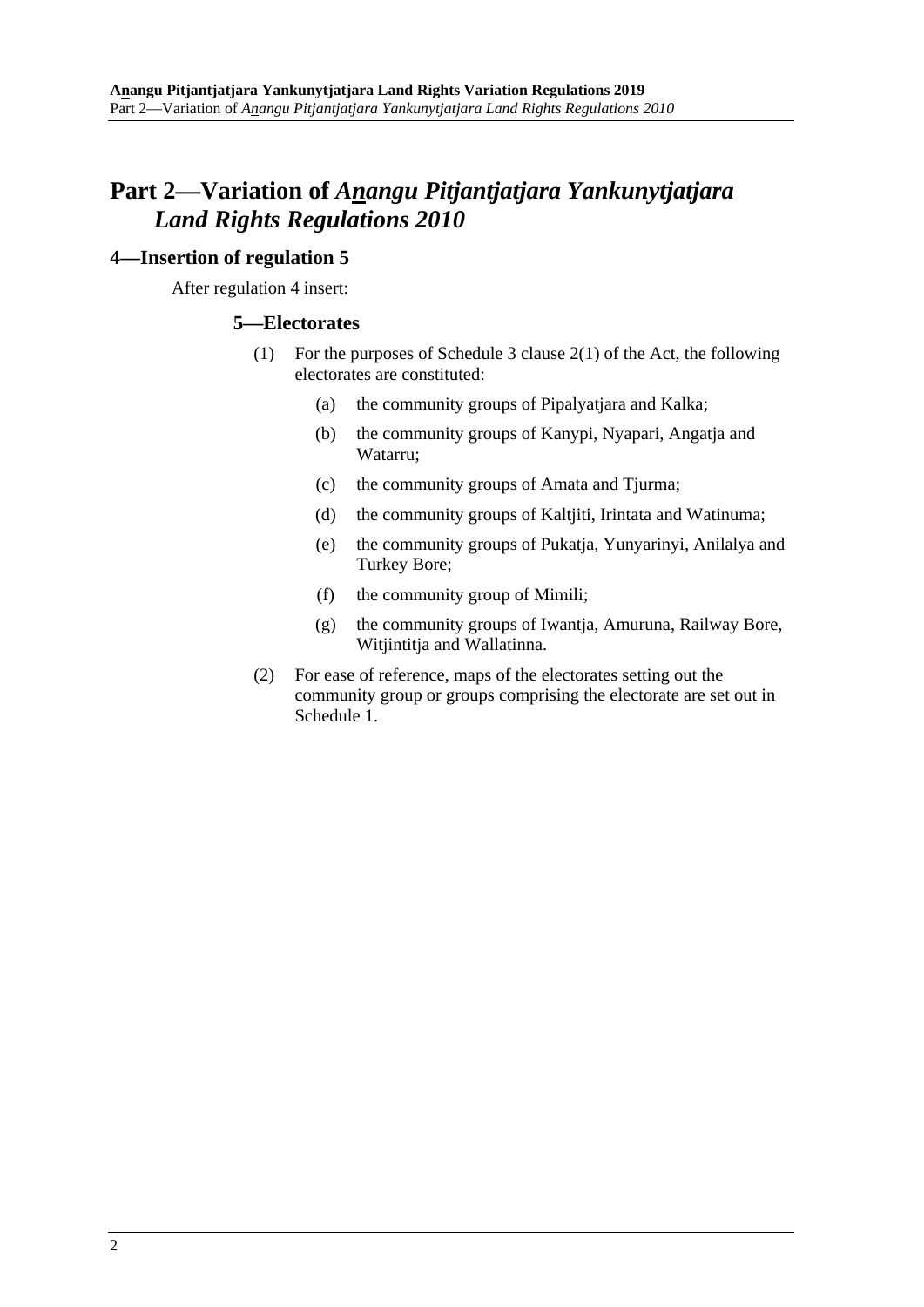## <span id="page-2-0"></span>**5—Insertion of Schedule 1**

After regulation 5 insert:

# **Schedule 1—Maps of electorates**

## **1—Map of electorates**

The following map sets out the electorates referred to in regulation  $5(1)$ :

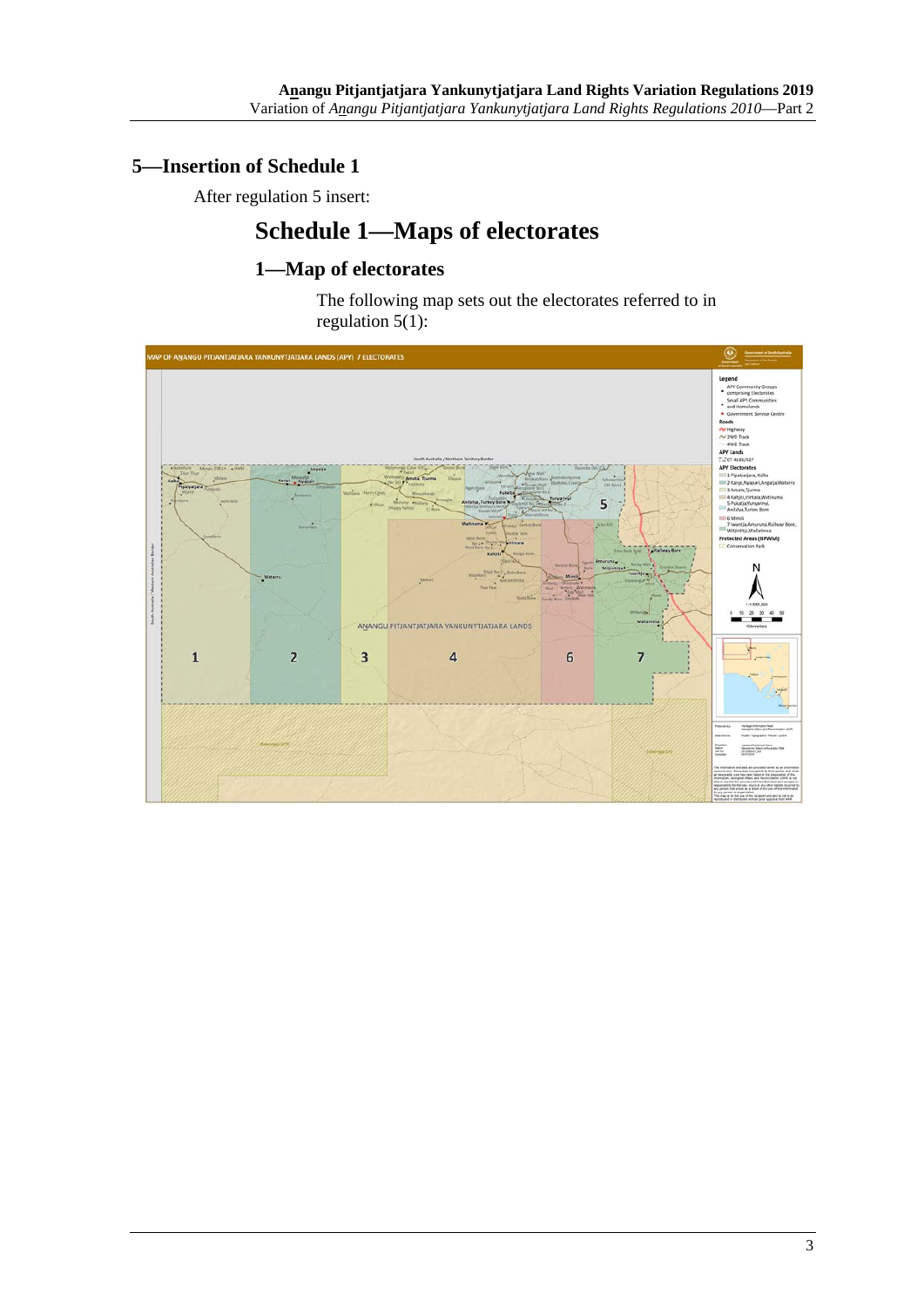### **2—Map of electorate comprised of community groups of Pipalyatjara and Kalka**

The following map sets out the electorate referred to in regulation 5(1)(a) comprised of the community groups of Pipalyatjara and Kalka:

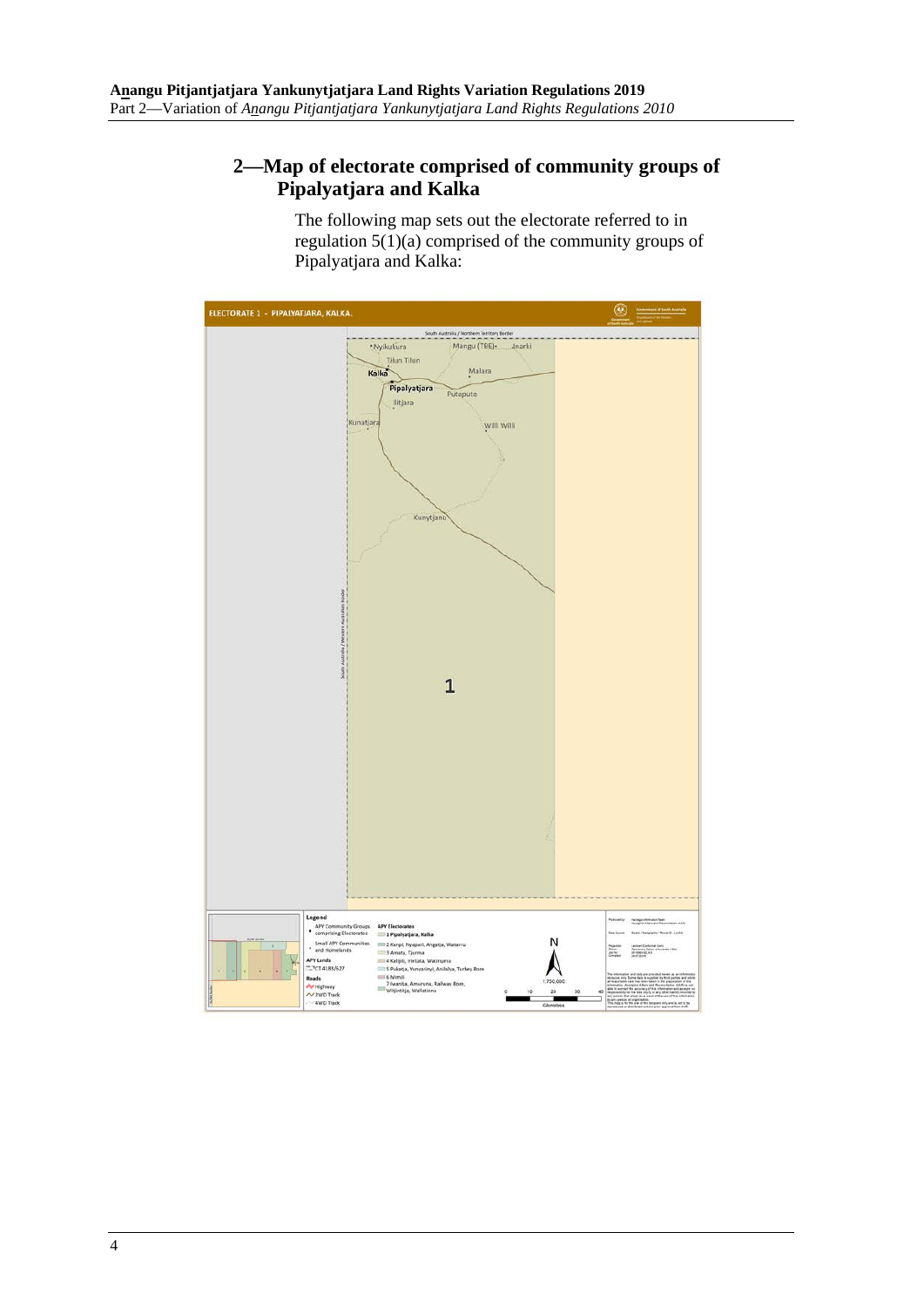### **3—Map of electorate comprised of community groups of Kanypi, Nyapari, Angatja and Watarru**

The following map sets out the electorate referred to in regulation 5(1)(b) comprised of the community groups of Kanypi, Nyapari, Angatja and Watarru:

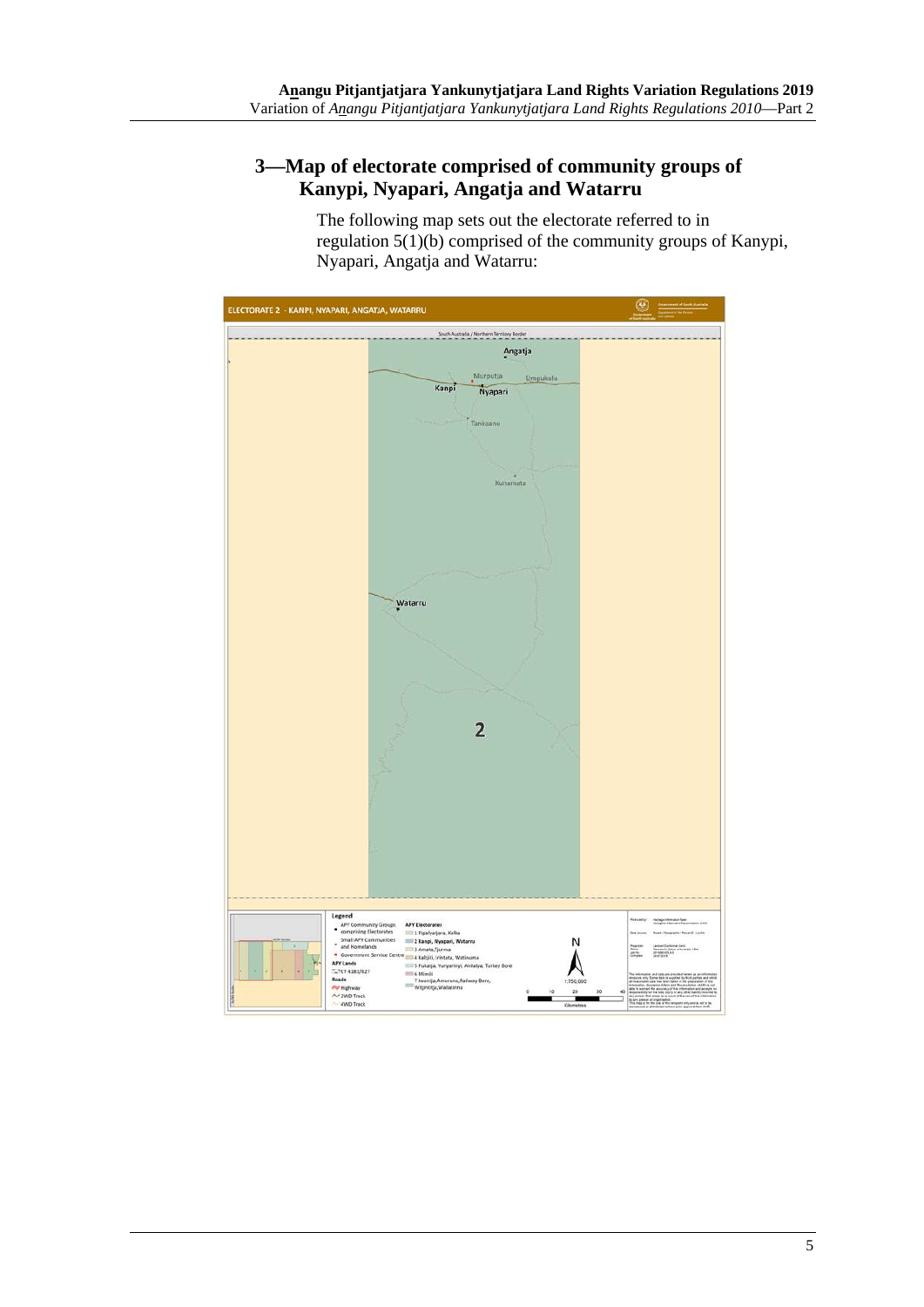### **4—Map of electorate comprised of community groups of Amata and Tjurma**

The following map sets out the electorate referred to in regulation 5(1)(c) comprised of the community groups of Amata and Tjurma:

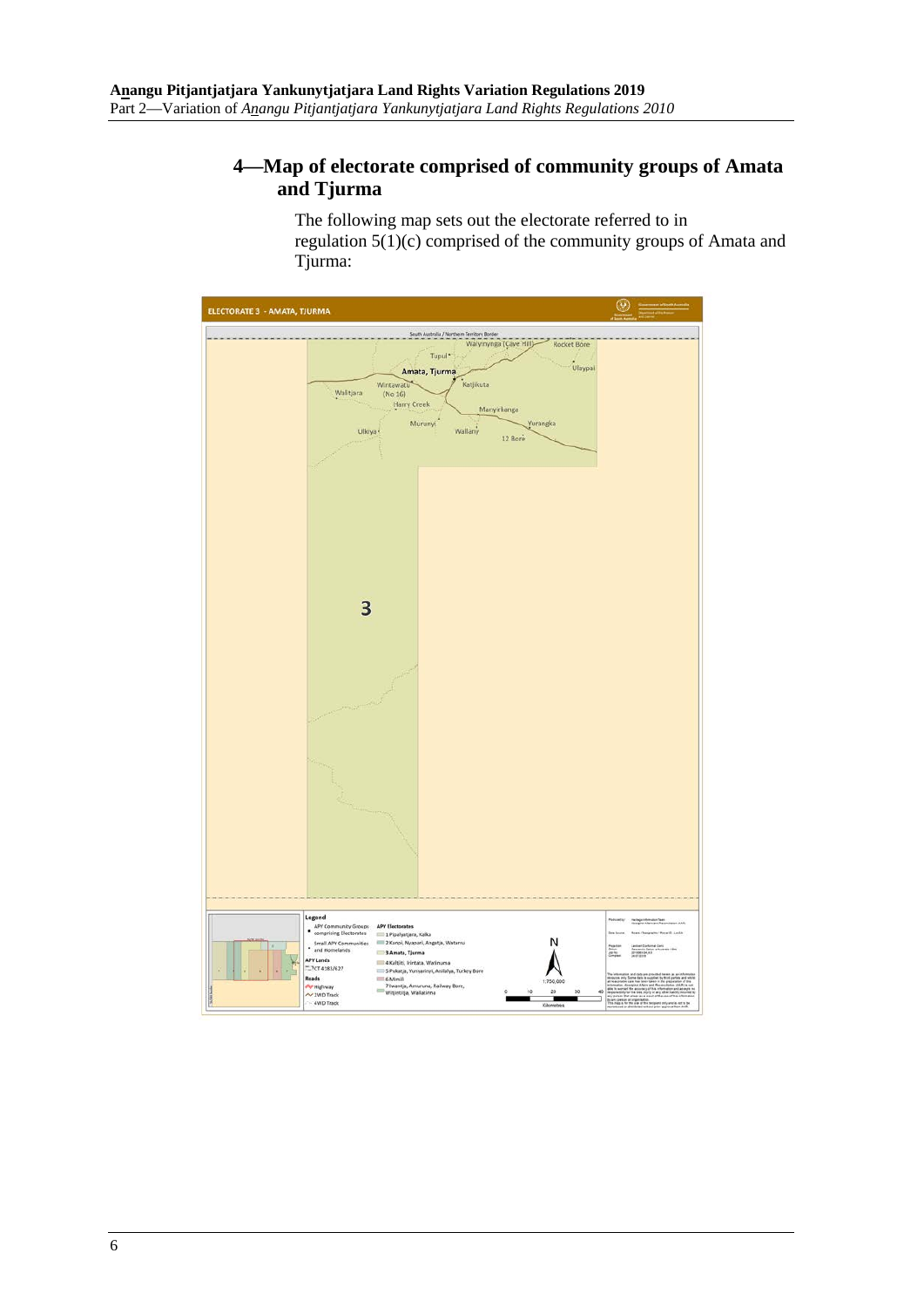### **5—Map of electorate comprised of community groups of Kaltjiti, Irintata and Watinuma**

The following map sets out the electorate referred to in regulation 5(1)(d) comprised of the community groups of Kaltjiti, Irintata and Watinuma:

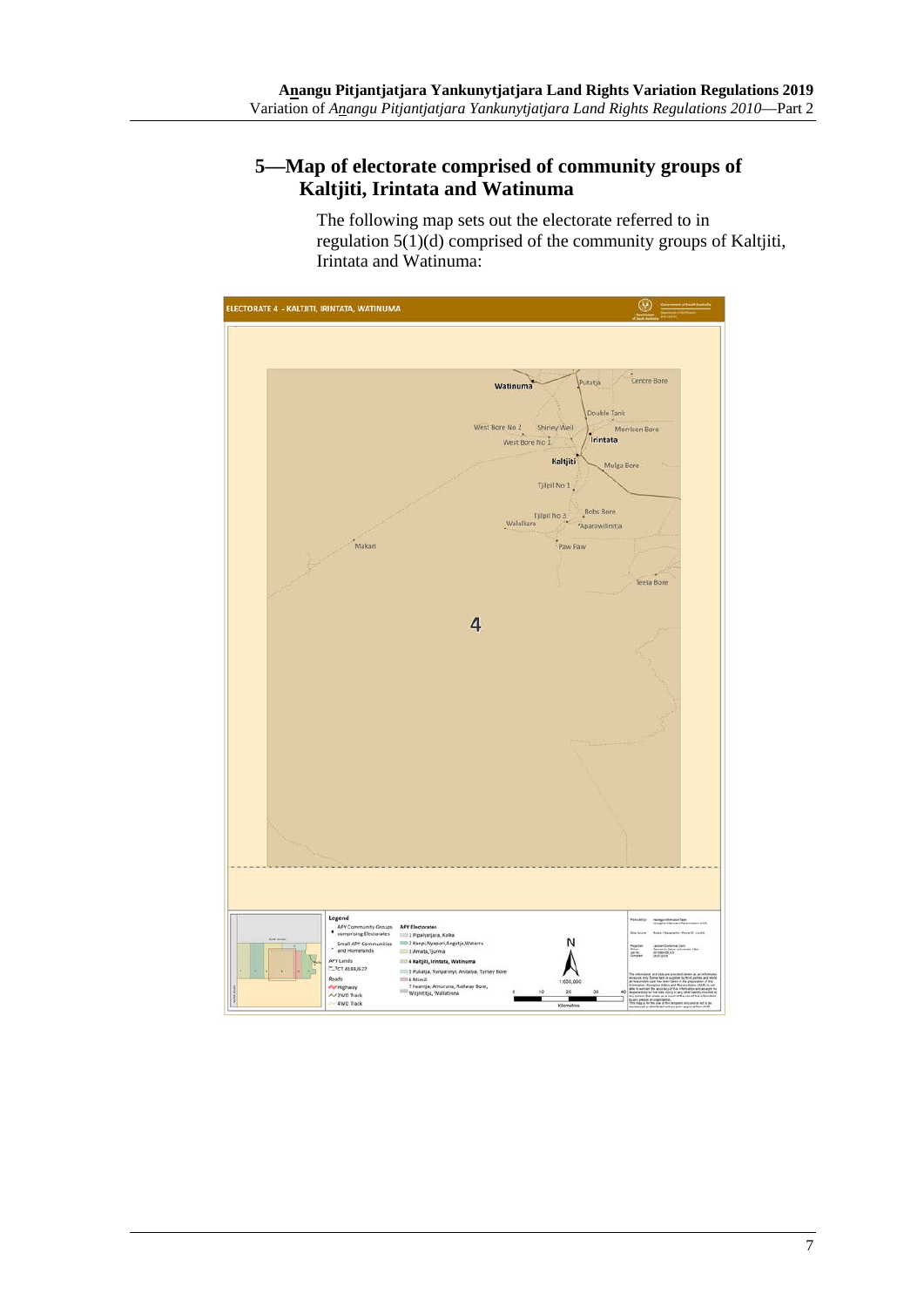### **6—Map of electorate comprised of community groups of Pukatja, Yunyarinyi, Anilalya and Turkey Bore**

The following map sets out the electorate referred to in regulation 5(1)(e) comprised of the community groups of Pukatja, Yunyarinyi, Anilalya and Turkey Bore:

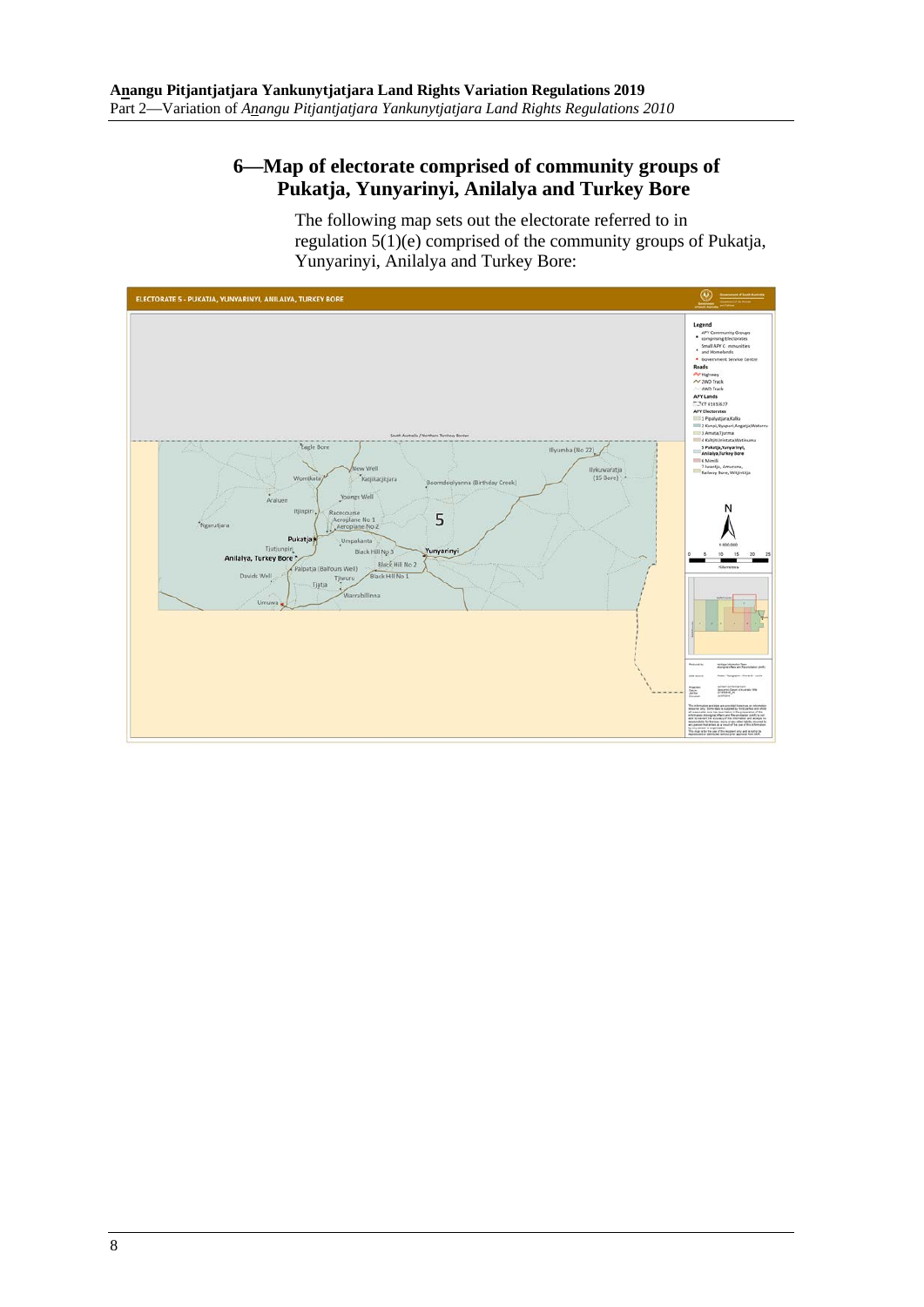### **7—Map of electorate comprised of community group of Mimili**

The following map sets out the electorate referred to in regulation 5(1)(f) comprised of the community group of Mimili:

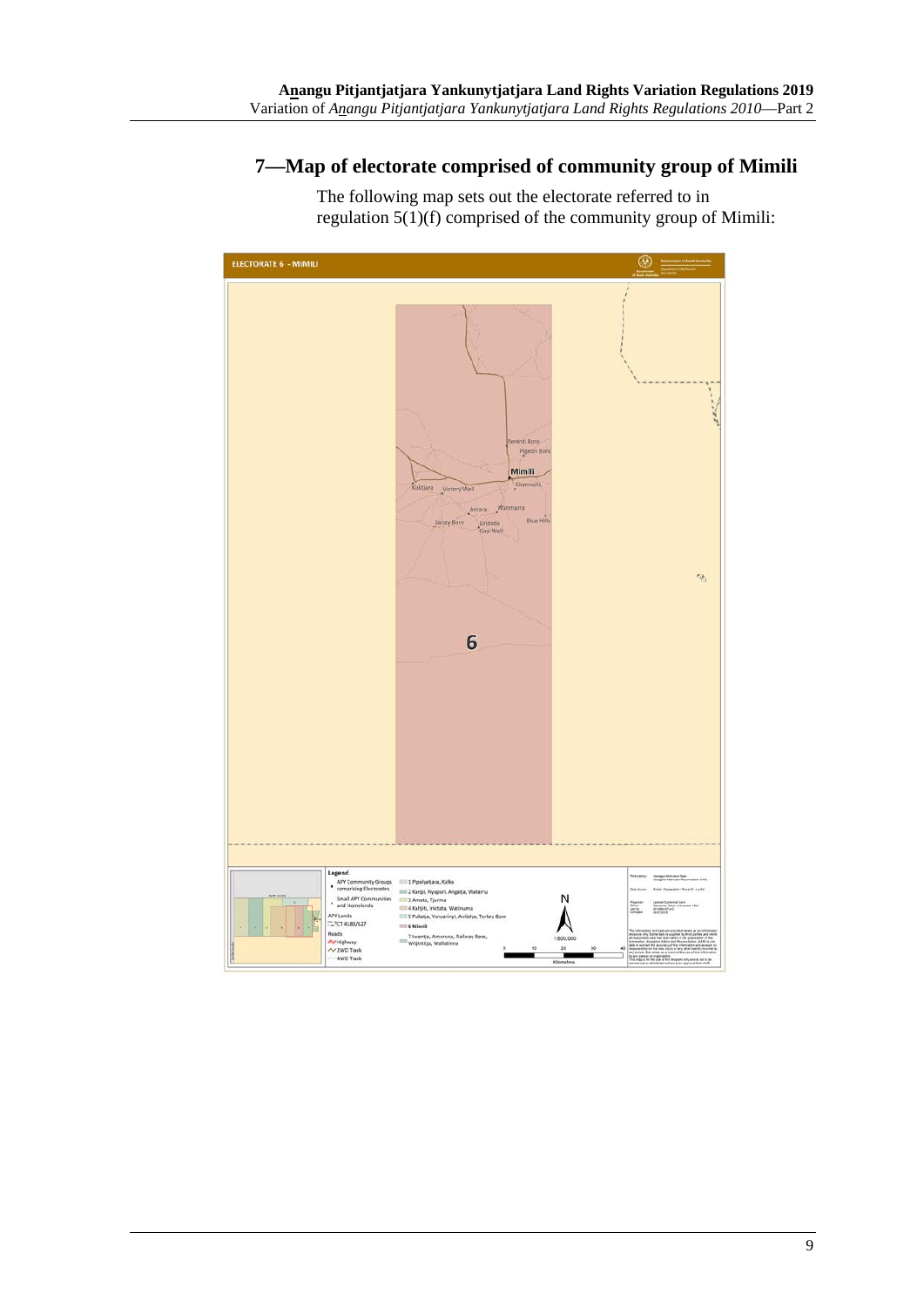### **8—Map of electorate comprised of community groups of Iwantja, Amuruna, Railway Bore, Witjintitja and Wallatinna**

The following map sets out the electorate referred to in regulation  $5(1)(g)$  comprised of the community groups of Iwantja, Amuruna, Railway Bore, Witjintitja and Wallatinna:



**Note—**

As required by section 10AA(2) of the *[Subordinate Legislation Act](http://www.legislation.sa.gov.au/index.aspx?action=legref&type=act&legtitle=Subordinate%20Legislation%20Act%201978) 1978*, the Minister has certified that, in the Minister's opinion, it is necessary or appropriate that these regulations come into operation as set out in these regulations.